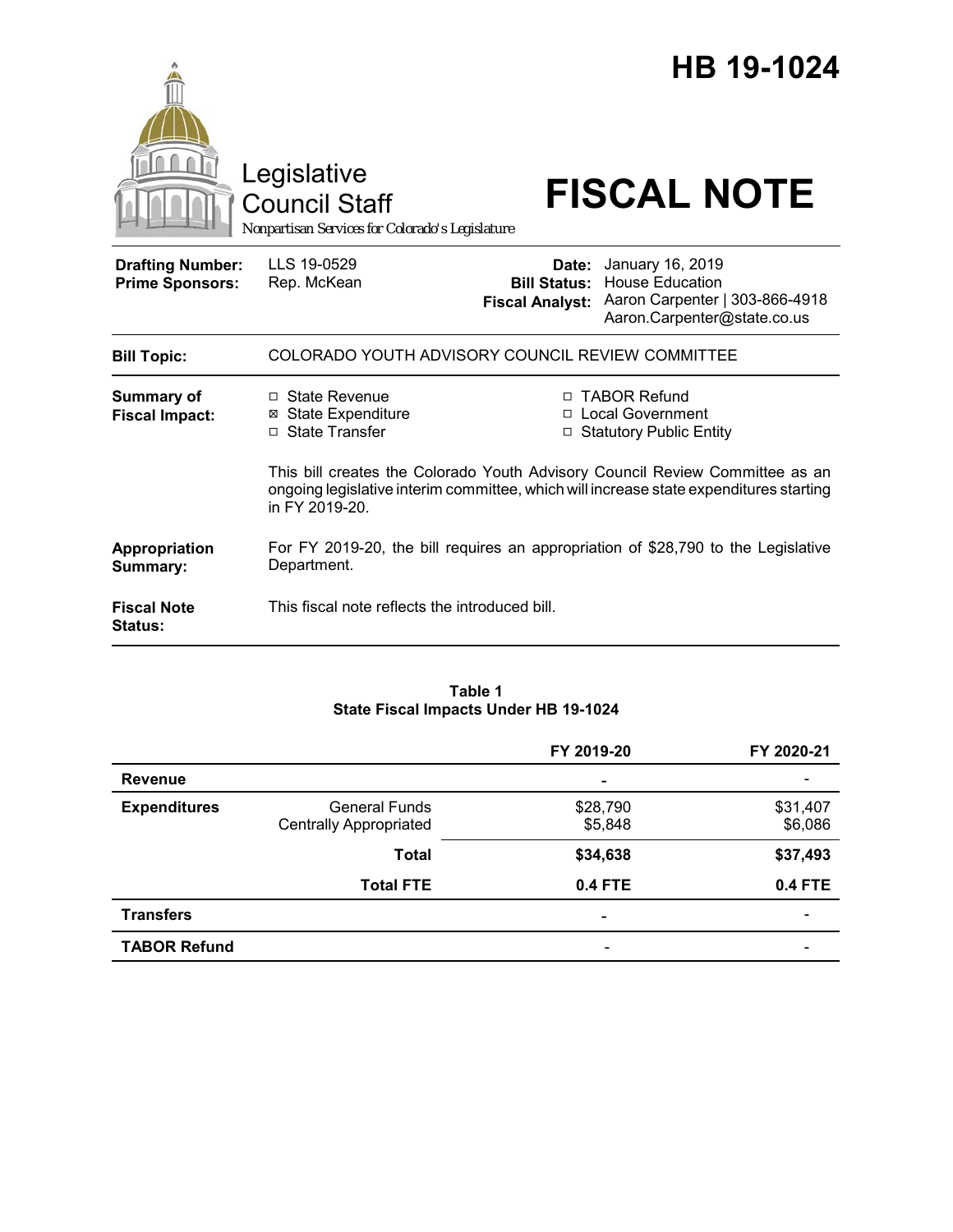January 16, 2019

# Page 2 **HB 19-1024**

# **Summary of Legislation**

The bill creates the Colorado Youth Advisory Council Review Committee (review committee) as an ongoing legislative interim committee. The committee is comprised of five legislators, who are voting members, and five youths from the Colorado Youth Advisory Council (COYAC), who are non-voting members. Of the legislators on the review committee, four members must be legislators currently serving on COYAC and one member must be a member of the Legislative Council Committee. The five youth members on the review committee are all to be selected by the youth members of COYAC. The review committee may meet up to three times per interim and can recommend up to three bills per interim for introduction at the next regular session of the General Assembly. Legislative staff must assist the committee in carrying out its duties. In addition, the bill allows expenses incurred by youth members of the review committee to be paid from the Youth Advisory Council Cash Fund.

# **Background**

COYAC advises and makes recommendations to elected officials about issues that affect Colorado's youth. The council consists of 44 youths between the ages of 14 and 19 years old, as well as four legislators who serve as non-voting members of the council. COYAC is housed in the Legislative Department and is funded by a \$25,000 annual General Fund appropriation to the Youth Advisory Council Cash Fund.

### **State Expenditures**

This bill will increase General Fund expenditures in the Legislative Department by \$34,638 and 0.4 FTE in FY 2019-20 and \$37,493 and 0.4 FTE in FY 2020-21 and future years. Expenditures are shown in Table 2 and discussed below.

| <b>Cost Components</b>               |                  | FY 2019-20 | FY 2020-21 |
|--------------------------------------|------------------|------------|------------|
| <b>Legislative Department</b>        |                  |            |            |
| <b>Personal Services</b>             |                  | \$25,344   | \$27,961   |
| Legislator Per Diem and Travel Costs |                  | \$3,446    | \$3,446    |
| Centrally Appropriated Costs*        |                  | \$5,848    | \$6,086    |
|                                      | Total            | \$34,638   | \$37,493   |
|                                      | <b>Total FTE</b> | 0.4 FTE    | $0.4$ FTE  |

#### **Table 2 Expenditures Under HB 19-1024**

 *\* Centrally appropriated costs are not included in the bill's appropriation.*

**Assumptions.** The fiscal note assumes that the review committee will meet for the first time after July 1, 2018, and will meet 3 times per interim. Further, it is assumed that all members will attend each meeting and that all meetings will be held at the state Capitol.